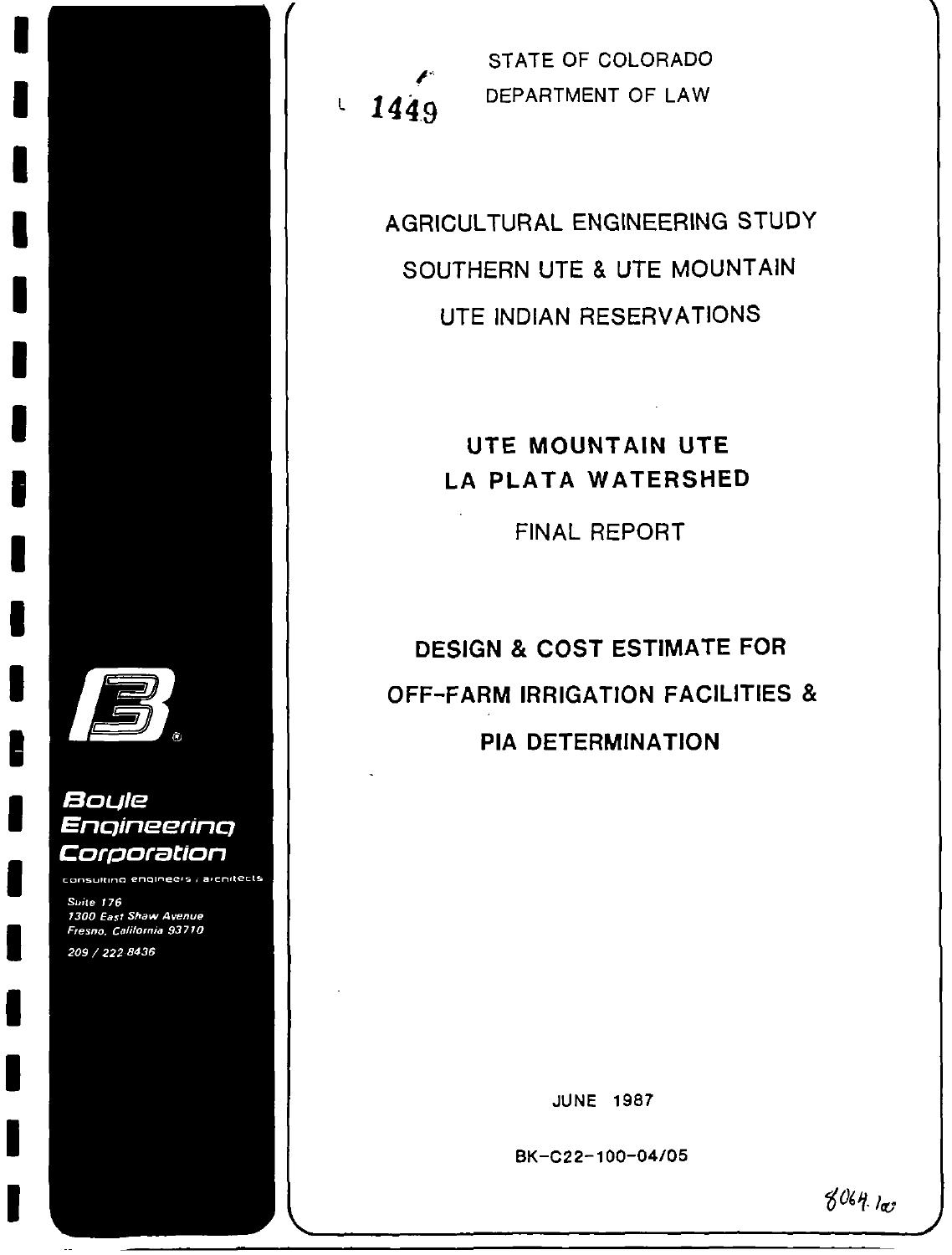I

I

I

I

I

I

I

I

I

I

I

I

I

I

I

I

I

I

I

### TABLE OF CONTENTS

### FINAL REPORT UTE MOUNTAIN UTE LA PLATA WATERSHED



|     |             |                                                      | Pago         |
|-----|-------------|------------------------------------------------------|--------------|
|     | D.1 GENERAL |                                                      | ı            |
|     |             | D.2 SELECTION OF PARCELS FOR OFF-FARM DESIGN         | $\mathbf{2}$ |
| D.3 | SYSTEM COST | OFF-FARM IRRIGATION TRANSMISSION                     | 4            |
|     |             | D.3.1 General                                        | 4            |
|     |             | D.3.2 Pumping Stations                               | 4            |
|     |             | D.3.3 Pipelines                                      | 5            |
|     |             | D.3.4 River Diversion Structures                     | 5            |
|     |             | D.3.5 Other Costs                                    | 7            |
|     |             | D.3.6 Other Costs Not Included                       | 8            |
| D.4 |             | PRELIMINARY PRACTICABLE IRRIGABLE ACREAGE            | 8            |
|     |             | D.4.1 Existing Irrigated Lands                       | 8            |
|     |             | D.4.2 Water Supply                                   | 8            |
|     |             | D.4.3 Cropping Pattern                               | 9            |
|     |             | D.4.4 Preliminary PIA Analysis                       | 9            |
|     |             | D.4.5 Practicably Irrigable Acreage<br>Determination | 9            |

### APPENDICES

Appendix D.1 Preliminary PIA Analysis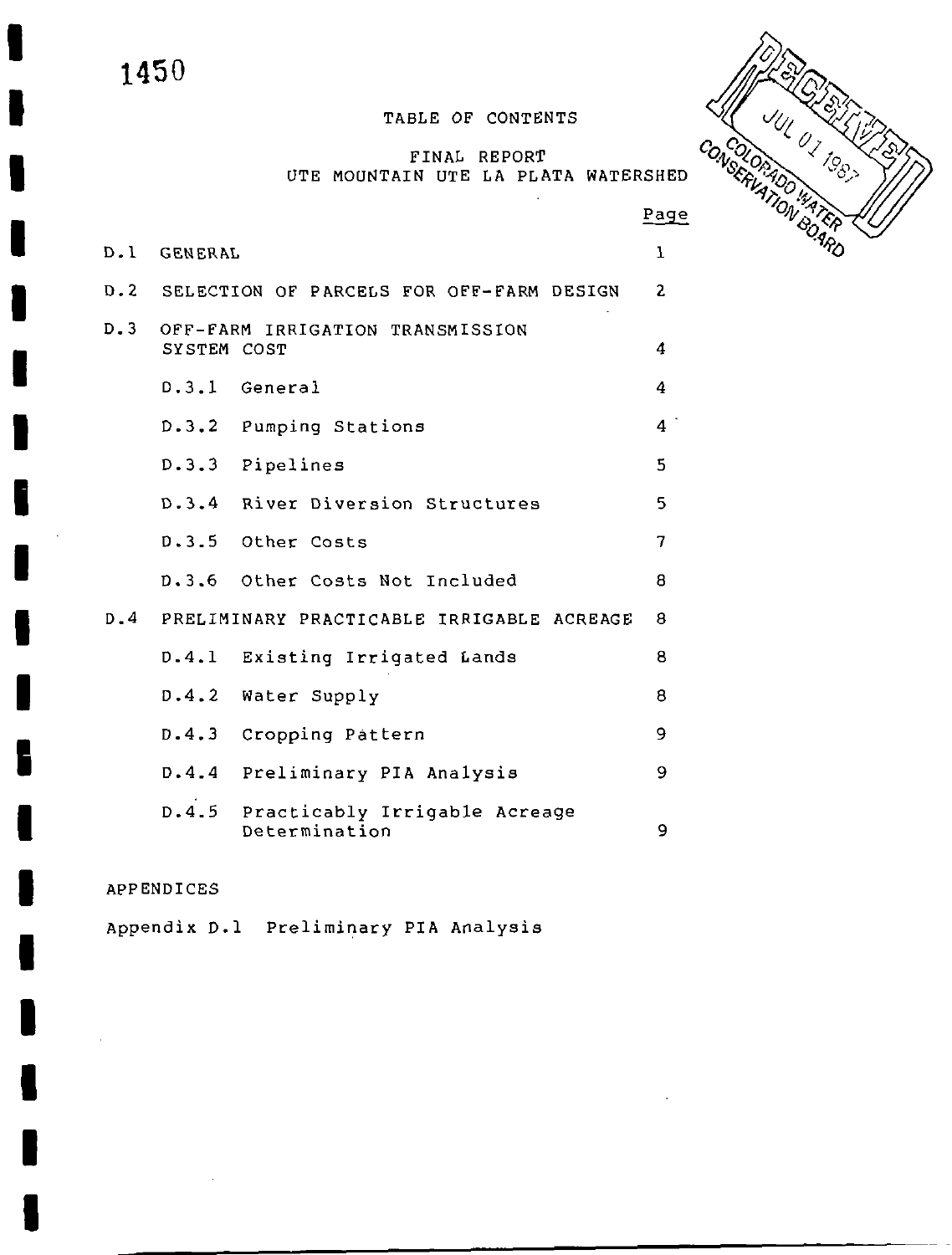I

I

I

I

I

I

I

 $\sim 10$ 

I

I

I

I

I

I

I

I

I

I

I

I

 $\sim$ 

### LIST OF TABLES

|           |           | Table D.1 Pipeline Costs                            | 6  |                |
|-----------|-----------|-----------------------------------------------------|----|----------------|
| Table D.2 |           | Preliminary Cropping Pattern                        | 10 |                |
| Table D.3 |           | Summary of Preliminary Residual<br>Payment Capacity | 11 |                |
|           |           | LIST OF FIGURES                                     |    |                |
| Index Map |           |                                                     |    | Sheet 1 of 13  |
| D.1       | Watershed | Map of Ute Mountain Ute La Plata                    |    | Sheet 13 of 13 |

 $\mathcal{O}(10^{-10})$  . The second state  $\mathcal{O}(10^{-10})$ 

 $\bar{z}$ 

 $\cdot$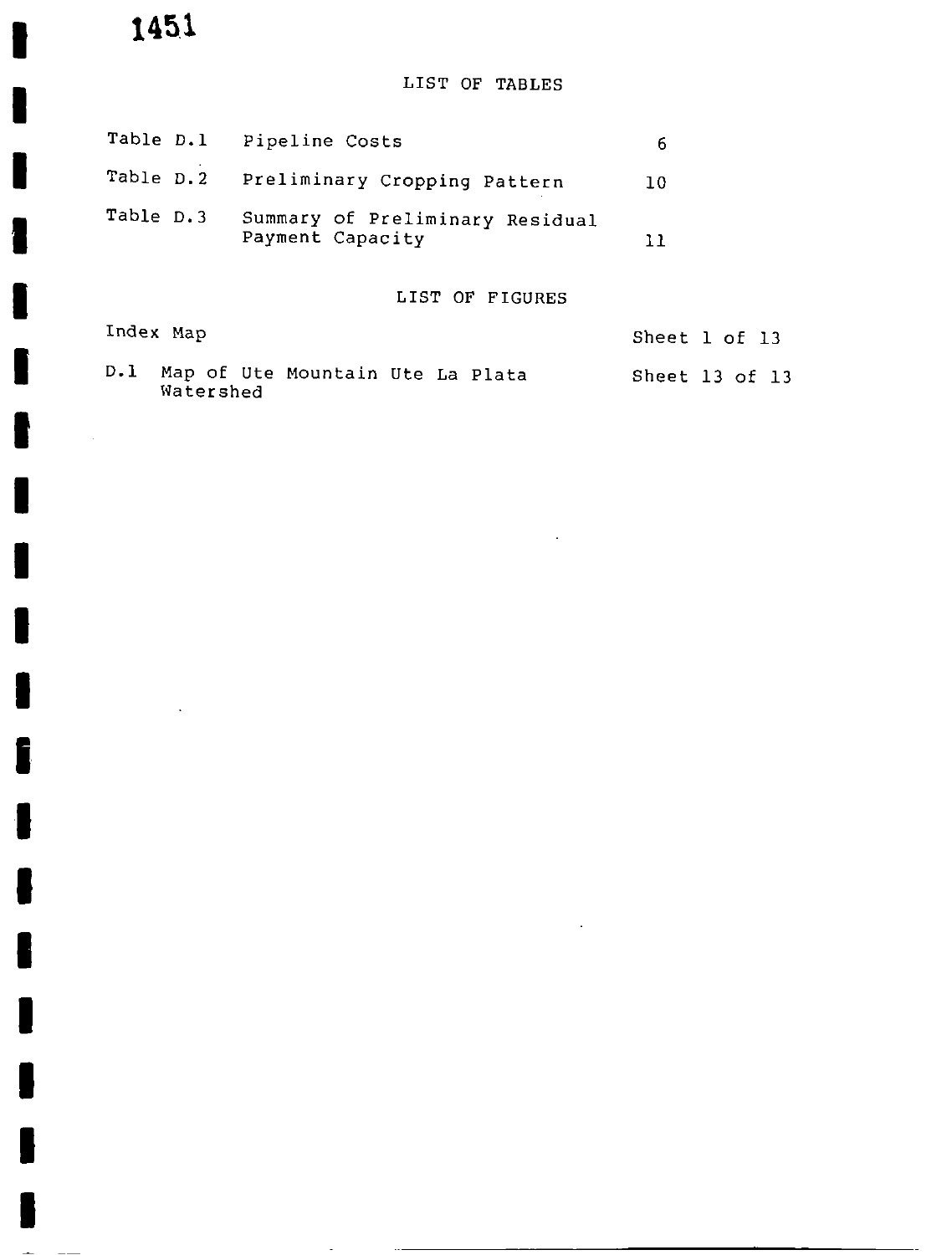I

I

I

I

I

I

I

I

I

I

I

I

I

I

I

I

I

I

I

### FINAL REPORT

UTE MOUNTAIN UTE LA PLATA WATERSHED

### 0 1 GENERAL

The purpose of this task report is to present the methodology for determining practicably irrigable acreage (PIA) for the Ute Mountain Ute La Plata Watershed on the Ute Mountain Ute Reservation. The test for PIA requires that the revenues exceed the cost. The land under consideration when cropped and irrigated must return sufficient net positive income to pay for the costs of providing irrigation water to the farm headgate. In order to determine PIA it is necessary to conceptually design an irrigation transmission system to deliver water to the farm headgate for each arable parcel. The annualized cost of the off-farm irrigation water transmission system is compared to the net positive income (payment capacity) of the parcel.

Arable lands were identified by Stoneman and Landers. Potential crops, irrigation water requirements, on-farm irrigation systems cost, and other related agronomic information were prepared by Boyle and presented in Task A and B reports. Economic methodology and net agricultural returns were prepared by Western Research Corporation

This preliminary PIA analysis compares the preliminary net agricultural return with the cost of water delivery from the primary water source to the parcel headgate. For this preliminary analysis, the highest net agricultural return for each climatic zone is used

I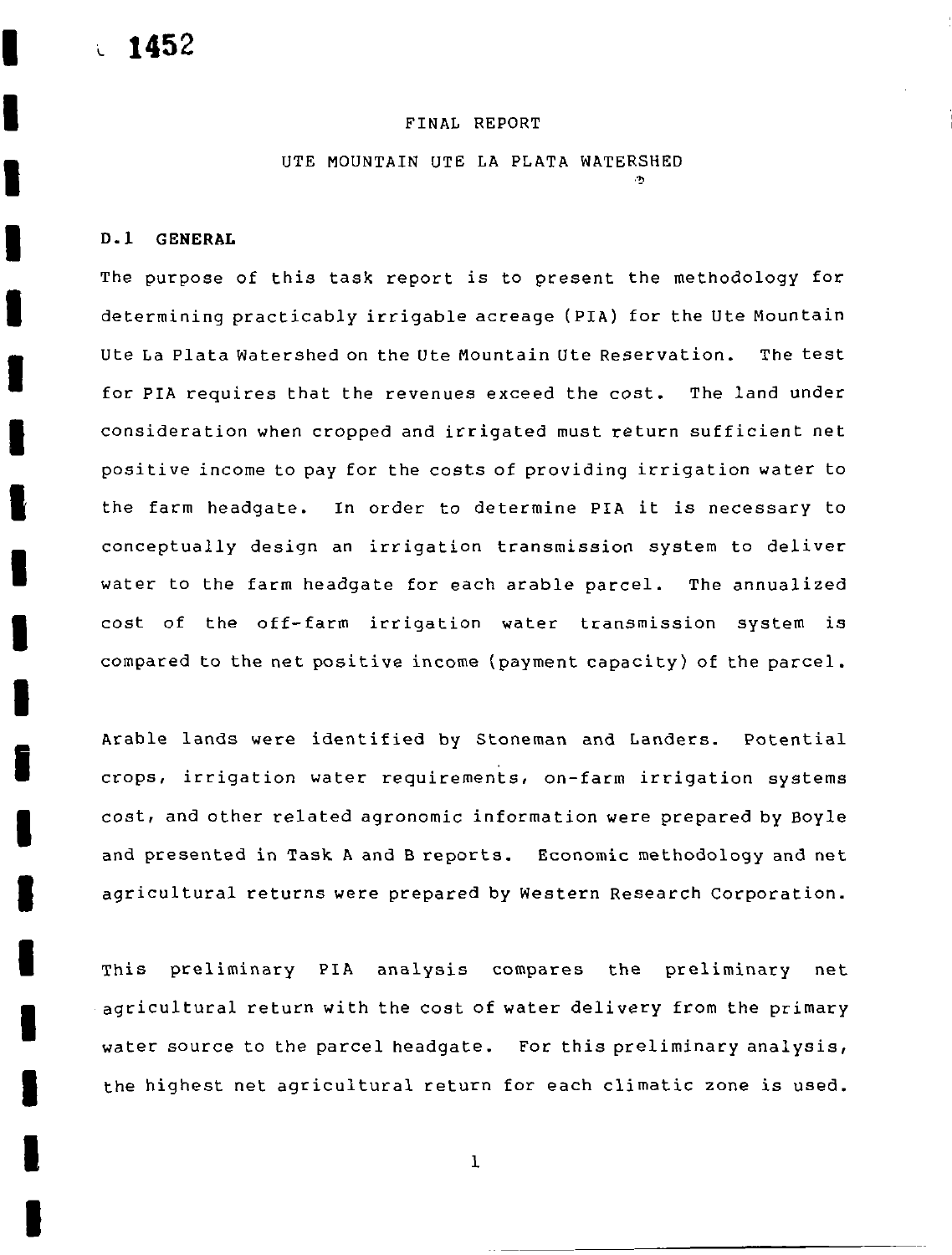# l 1453

I

I

I

I

I

I

I

I

I

I

I

l

I

I

I

I

I

I

I

Off-farm irrigation transmission facilities were conceptually desiĝned for those parcels with preliminary payment capacities greater than the  $\verb|off-farm water\> pumping\; costs.$  The pumping  $\verb|cost was|$ re-evaluated, added to the facilities cost, and compared to the preliminary payment capacity

To complete the PIA analysis, the cropping pattern and payment capacities were reviewed by the economist taking into account the practicality of the cropping pattern for the particular parcel and any agronomic costs that might be particular to the parcel. Several iterations of this process between the economist and the engineer were sometimes necessary in order to develop the most economical parcel and facilities layout. Those parcels that still exhibited positive residual payment capacity after these further analyses were then determined to be practicably irrigable

### D.2 SELECTION OF PARCELS FOR OFF-FARM DESIGN

Parcels to be considered for PIA analysis were identified in the Task B Report along with on-farm irrigation costs. The Task B report identified irrigation costs for handmove sprinkler, sideroll sprinkler, gravity (furrow or basin), center pivot, and center pivot with sprinkler in the corners. Computer tabulation compared onfarm irrigation costs to the crop payment capacity for an alfalfa/malt barley rotation.

The first step in making this task analysis was determination of the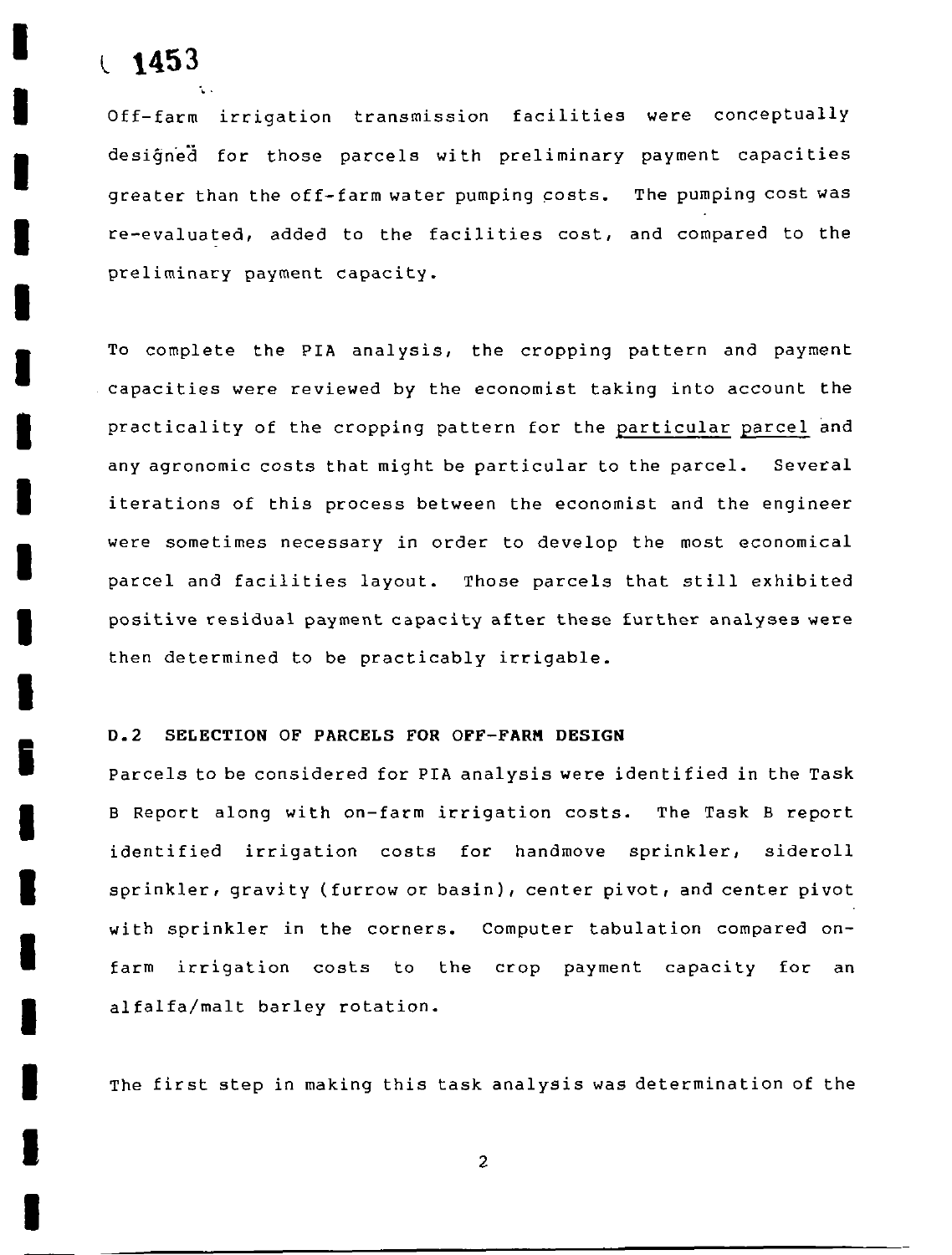I

I

I

I

I

I

I

I

I

I

I

i

I

I

I

I

I

I

I

presently irrigated lands on Ute Mountain Ute Indian lands. <mark>W. W</mark> Wheeler & Associates, Inc., hydrology consultant, identified from aerial photographs and other information available to them the lands presently irrigated and provided to Boyle <sup>a</sup> marked <sup>p</sup> int of the base map. The amount of irrigated acreage was then planimetered from the base map and tabulated. It should be noted that presently irrigated land covers some land not classified and Class 6 (non-irrigable) soils as determined by Stoneman-Landers, soil consultants.

For the remaining irrigable parcels, an analysis was made to determine the residual water payment capacity when only the off-farm static pumping lift costs where added to the on-farm costs identified in Task B. Based on the elevation of the nearest water supply and the elevation of the highest point in each parcel, the static lift to serve the parcel was calculated using the computer program developed for the Task B report. The power cost to lift the annual water requirement to each field was then calculated assuming <sup>a</sup> <sup>75</sup> percent pumping plant efficiency which is <sup>a</sup> conservatively high assumption and a field delivery pressure of 60 psi for all but gravity irrigated fields

It should be noted that the parcel water payment capacity esidual analysis (Appendix D.1) was slightly modified from the analysis presented in the Task B draft report. Land leveling costs for gravity irrigated fields were not included in the Task B on-farm costs. The Task B report, however, estimated land leveling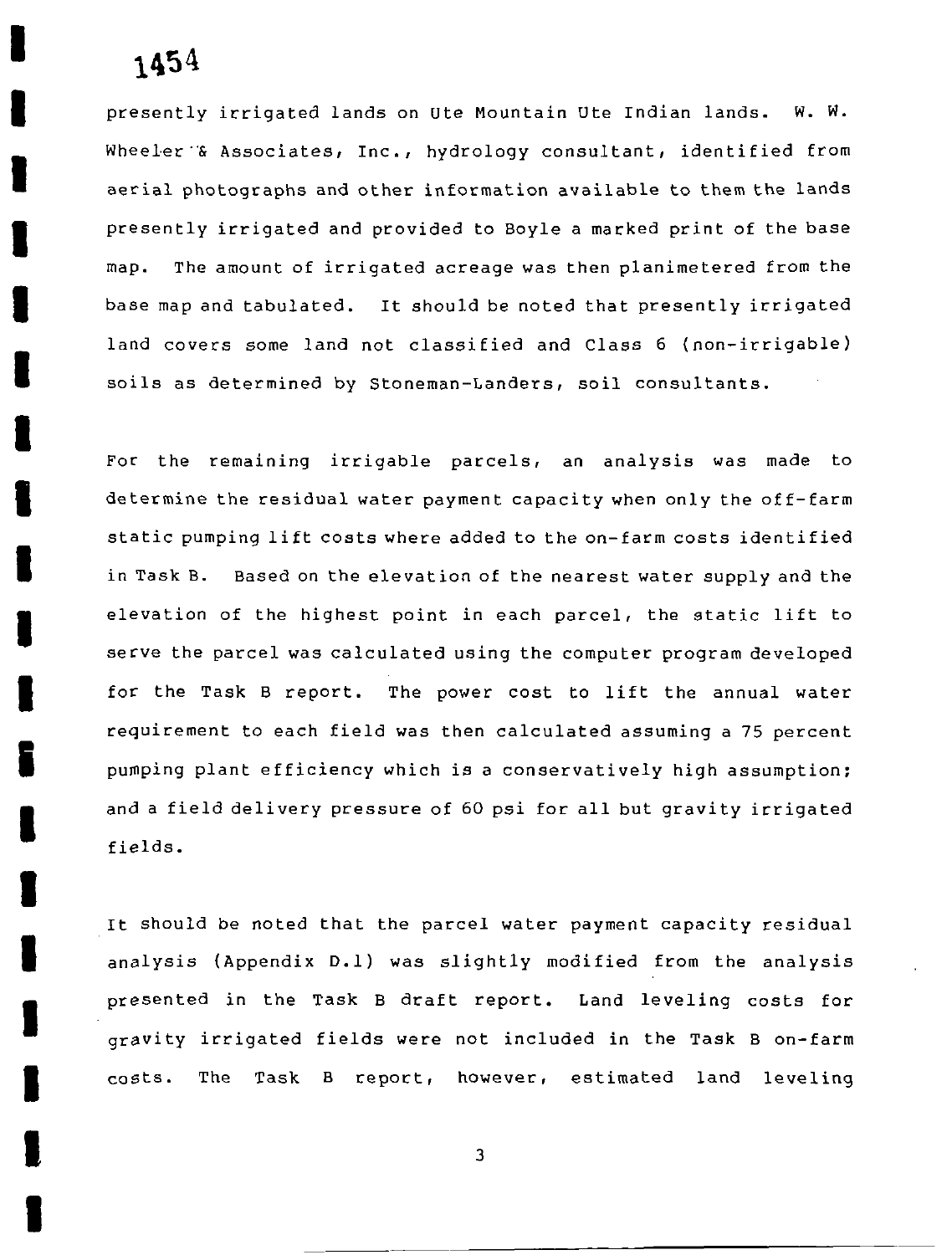I

I

I

I

I

I

I

I

I

I

I

I

I

I

I

I

I

I

I

quantities in the range of one foot average cuts at <sup>a</sup> cost of SO <sup>50</sup> to \$1.00 per cubic yard. As a conservatively low estimate, an average 6-inch cut at \$0.50 per cubic yard for a total cost of \$403 per acre was assumed for this Task D analysis. Amortizing this cost at  $8-3/8$ percent interest over 50 years gives a cost of \$34.40, or in round numbers, \$35 per acre. This cost was then included in the on-farm costs for gravity irrigation

### 0 3 OFF FARM IRRIGATION TRANSMISSION SYSTEM COST

### D.3.1 General

The off-farm irrigation transmission facilities will generally consist of transmission pipelines, pumping stations, and diversion facilities. Roads for access to pump stations; rights-of-way; and the extension of electrical power services to pumping stations were not included in the cost analysis. Costs for those items included are based on experience with similar facilities. All costs are then amortized using a discount rate of  $8-3/8$  percent over a 50 year project life

### D.3.2 Pumping Stations

Pump station costs were estimated using an equation which considers flow and horsepower as variables. The equation is based on Boyle's experience with various size agricultural pump stations which include pump motor, pump structure, valves, surge control, and power panel. The equation is:

 $\texttt{Cost ($)} = 2441 {\rm (GPM)}^{\textbf{0.41}} + 150 {\rm (HP)}^{\textbf{1.05}}$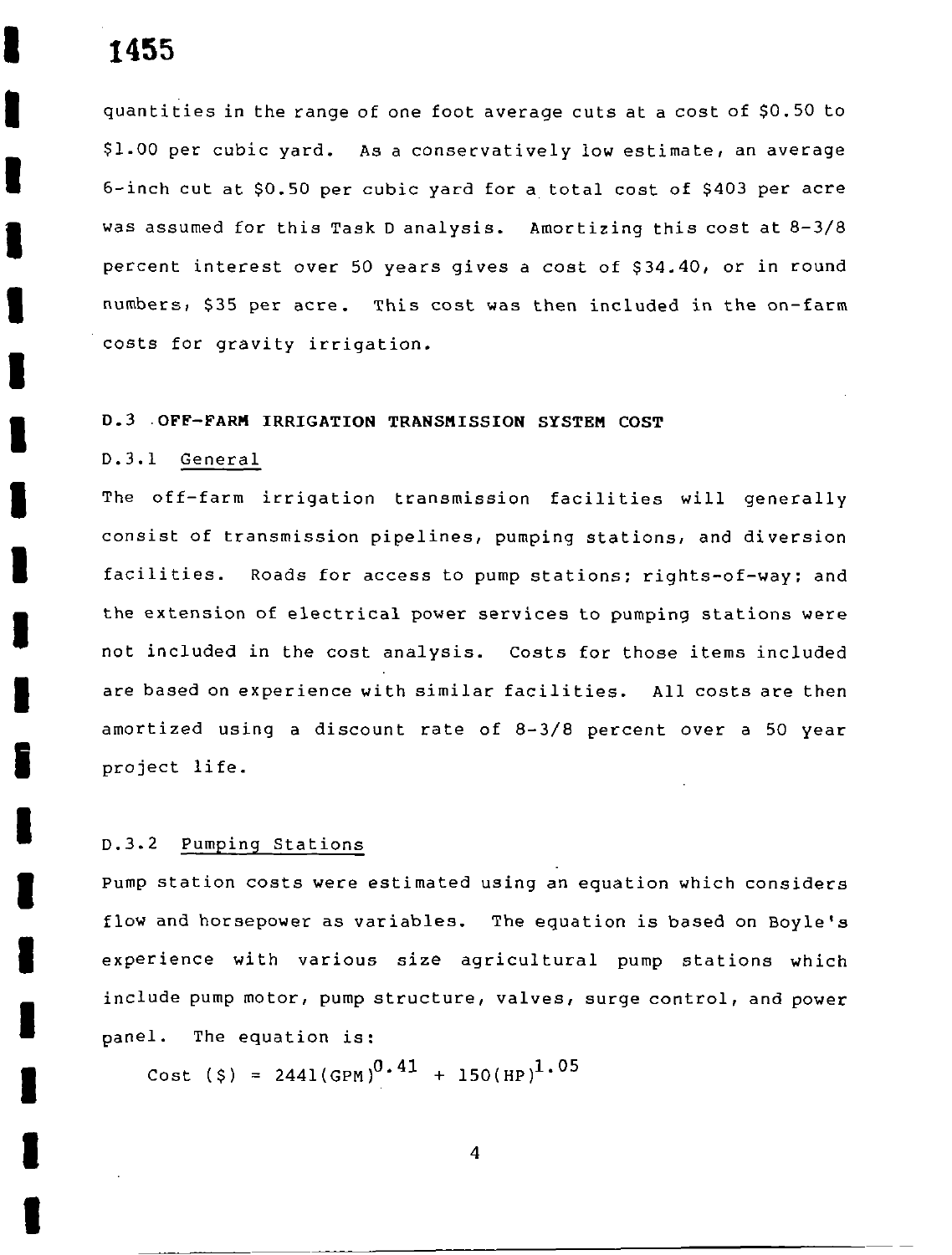l

I

I

I

I

I

I

I

I

I

I

I

I

I

I

I

I

I

I

where GPM is the system flow rate in gallons per minute and HP is the gross horsepower

### D.3.3 Pipelines

The cost of pipelines is estimated based on experience in water transmission pipeline work The least cost type of pipe material for the various diameters is reflected in the estimate. Pipeline costs have been compared with pipeline cost estimates from the United States Bureau of Reclamation (USBR) Dolores Project as well as the Animas-La Plata Definite Plan Report. Installed estimated pipeline costs are shown in Table D.1.

### <sup>0</sup> <sup>3</sup> <sup>4</sup> River Diversion Structures

River diversion structures were included for parcels over <sup>30</sup> acreS The diversion structure would be constructed across the river to form a pool of water with sufficient depth for the pump to draw from. A weir type diversion structure consists of <sup>a</sup> <sup>4</sup> foot high wall with <sup>a</sup> footing and riprap on each side for stability and protection from ice damage. The estimated cost of the structure is \$210 per foot. The diversion structures were estimated to be <sup>50</sup> feet long for the La Plata River

It may not be practical to build <sup>a</sup> massive diversion to serve <sup>a</sup> small parcel <sup>A</sup> farmer farming <sup>a</sup> small parcel with low flow requirements would probably have <sup>a</sup> simple temporary diversion which could be nothing more than <sup>a</sup> berm graded across the river with <sup>a</sup> backhoe or dozer to form <sup>a</sup> shallow pool for his pump to take suction from if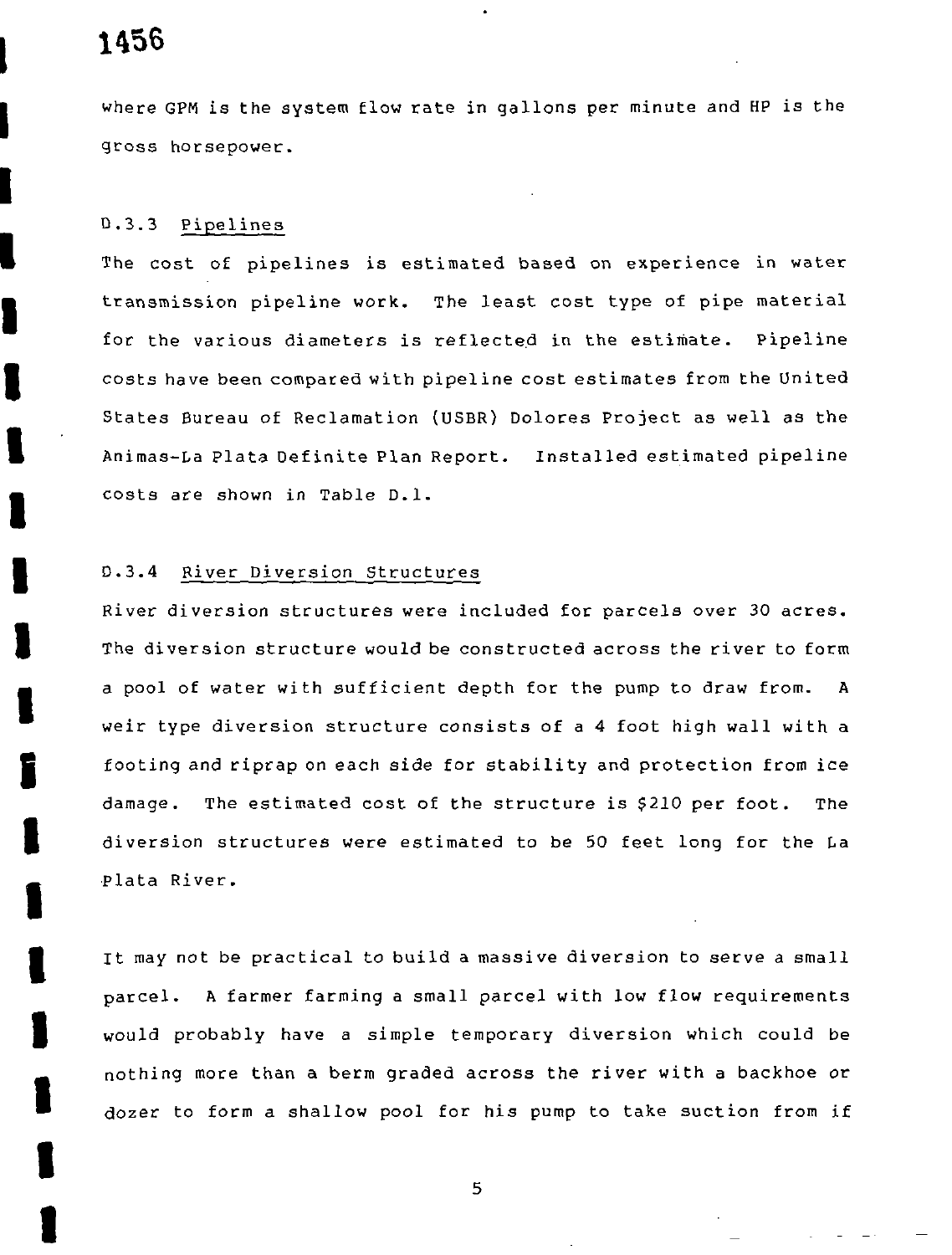# Oi 1457

 $\mathcal{L}$ 

I

ļ

I

I

I

I

I

I

I

I

I

I

I

I

I

I

### UTE MOUNTAIN UTE LA PLATA WATERSHED

 $\cdot$ 

 $\Delta$  0.0  $\%$   $\rightarrow$ 

| TABLE D.1      |  |
|----------------|--|
| PIPELINE COSTS |  |

|        |                                                                      |                                                    | $_{1/}$                          |                               |        |
|--------|----------------------------------------------------------------------|----------------------------------------------------|----------------------------------|-------------------------------|--------|
|        |                                                                      |                                                    | $\overline{\phantom{m}}$         |                               |        |
| 100    | 150                                                                  | 200                                                |                                  |                               | 350    |
| psi    | psi                                                                  | psi                                                | psi                              | psi                           | psi    |
|        |                                                                      | 11.50                                              | 12.00                            | 12.50                         | 13.00  |
|        |                                                                      |                                                    | 14.00                            | 14.50                         | 15.00  |
|        |                                                                      |                                                    | 17.50                            | 18.50                         | 20.00  |
|        |                                                                      |                                                    | 23.50                            | 25.00                         | 26.50  |
|        |                                                                      |                                                    | 31.00                            | 33,00                         | 35.00  |
|        |                                                                      | 35.00                                              | 38.00                            | 41.00                         | 44.00  |
|        | 34.50                                                                | 38.50                                              | 42.50                            | 45.50                         | 49.00  |
| 34.00  | 37.50                                                                | 42.00                                              | 46.00                            | 50.00                         | 54.00  |
| 41.00  | 45.00                                                                | 50.00                                              | 54.00                            | 59.50                         | 65.00  |
| 48.50  | 53.00                                                                | 58.00                                              | 63.50                            | 69.00                         | 75.00  |
| 50.50  | 55.50                                                                | 60.50                                              | 66,00                            | 71.50                         | 77.00  |
| 62.00  | 69.00                                                                | 75.50                                              | 82.00                            | 88.50                         | 95.50  |
|        | 82.00                                                                | 88.50                                              | 96.50                            | 104.00                        | 112.00 |
| 89.50  | 96.50                                                                | 103.00                                             | 111.00                           | 120.00                        | 128.50 |
| 104.50 | 111.00                                                               | 116.50                                             | 126.50                           | 137.50                        | 148.50 |
| 115.50 | 122.00                                                               | 130.50                                             | 142.00                           | 155.00                        | 166.00 |
|        | 10.50<br>12.00<br>15.50<br>20.00<br>24.00<br>28.50<br>31.00<br>75.50 | 11.00<br>12.50<br>16.00<br>21.00<br>26.50<br>32.00 | 13.00<br>17.00<br>22.50<br>26.50 | S/ft<br>Installed Cost<br>250 | 300    |

 $\hat{\mathbf{r}}$ 

 $\sim$ 

 $\sim$   $\sim$ 

 $\sim$ 

 $\hat{\mathbf{z}}$ 

1/ Unit construction cost including 10% allowance for<br>appurtenances. appurtenances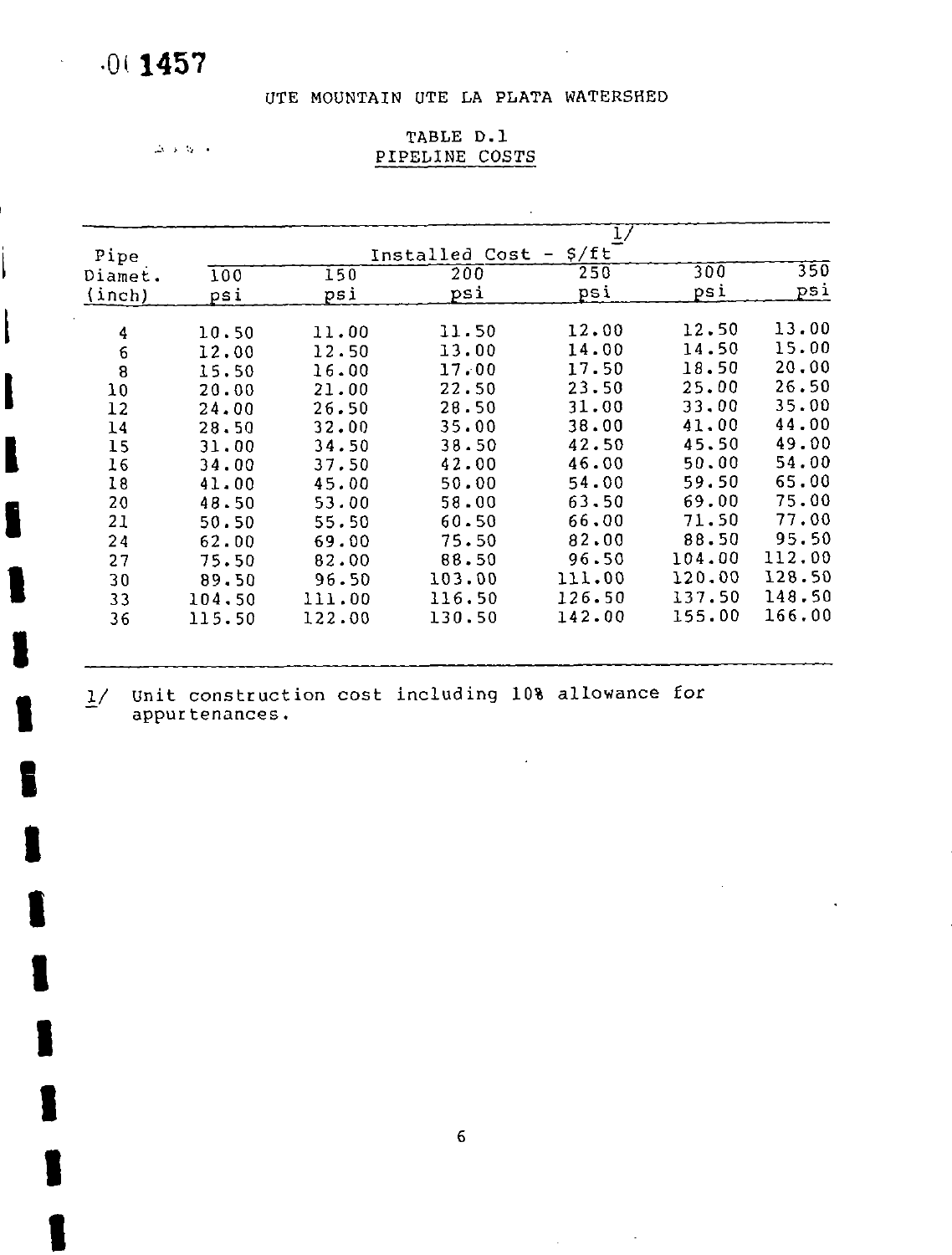range of the

I

I

I

I

I

I

I

I

I

I

I

i

I

I

I

I

I

I

I

flows in the stream are low. If stream flows were too large to allow installation of <sup>a</sup> temporary diversion <sup>a</sup> low flow could most likely be pumped without <sup>a</sup> diversion

The berm may require regrading several times during the irrigation season. However, the overall cost of such diversions is minimal. The decision on the type and size of diversion will vary with each parcel and would require extensive review in the field. Therefore, in order to simplify the analysis it is assumed that no special diversion structure will be required for parcels of <sup>30</sup> acres or less

In cases where several parcels can be served from one diversion and the combined acreage is over 30 acres, the cost of the diversion is divided between the parcels in proportion to parcel acreage. This approach is believed to be conservative (in favor of generating PIA) and realistic for this type of analysis

### D.3.5 Other Costs

Annual maintenance of major facilities including pipelines, pump stations, and river diversions is estimated at 0.5 percent of the initial construction cost

The cost of electrical energy is assumed to be \$0.068605/KWhr for the Southern Ute area and \$0.065039/KWhr for the Mountain Ute area. These are commercial user rates being charged during the first half of 1985. A detailed discussion of the power costs was previously provided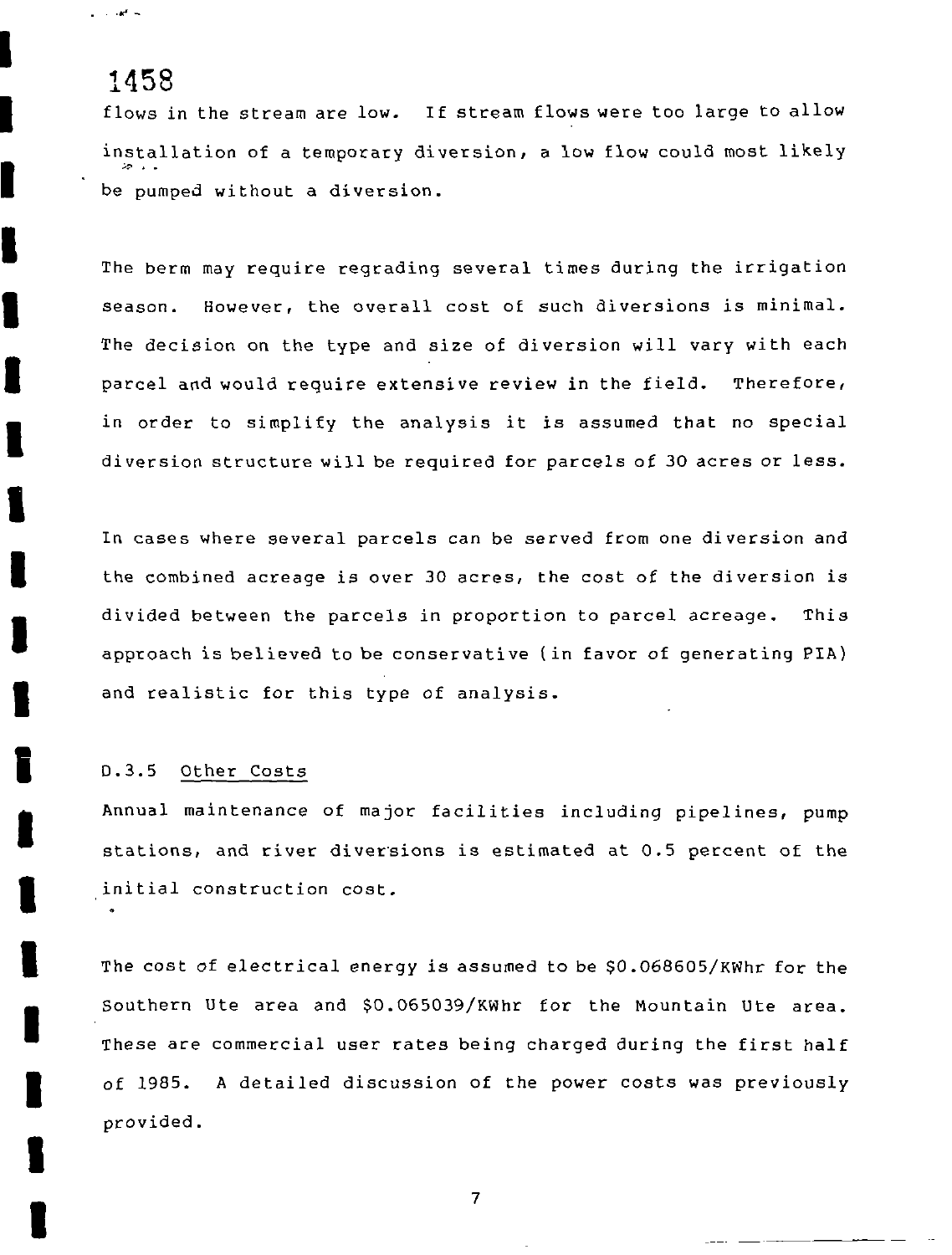I

I

I

I

I

I

I

I

I

I

I

I

I

I

I

I

I

I

I

### D.3.6 Other Costs not Included

Other known costs which could be considered are costs for access roads to the pump stations, right-of-way costs where pipelines or pump stations may be on non-Indian land, and costs to provide electric power service to the pump station. These costs are either minor and/or difficult to estimate with available information. Therefore, for these preliminary analyses, they have not been considered at this time

The cost of power line extensions to serve pumping facilities could be quite high, especially if three phase power is required. Three phase power will be required for pump stations over <sup>25</sup> horsepower

### <sup>D</sup> 4 PRELIMINARY PRACTICABLE IRRIGABLE ACREAGE

### D.4.1 Existing Irrigated Lands

Lands currently irrigated are assumed to be PIA requiring no further evaluation. No currently irrigated acreage was found in the Ute Mountain Ute La Plata Watershed

### D.4.2 Water Supply

An examination of the hydrology data for the La Plata River shows that there is sufficient virgin flow during the summer irrigation periods to serve the potential arable lands directly from the river Therefore, it was not necessary to perform any operational studies involving storage reservoirs

B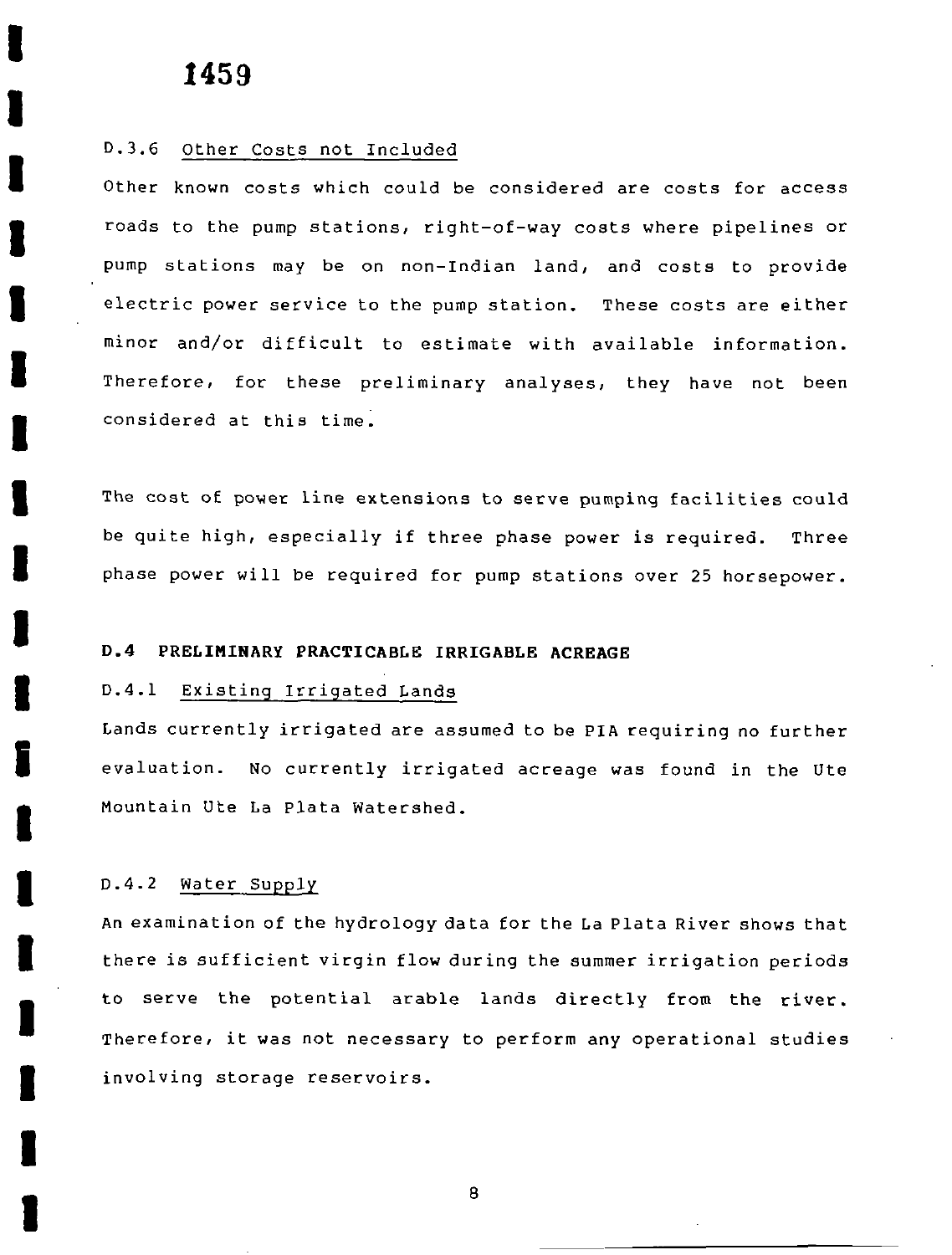$0.1460$ 

I

I

I

I

I

I

I

I

I

I

I

I

I

I

I

I

I

I

I

### D.4.3 Cropping Pattern

For the preliminary analysis of PIA, a cropping pattern with the highest net agricultural returns for climatic Zone <sup>F</sup> was used Table D.2 identifies this cropping pattern as well as the net agricultural return

### D.4.4 Preliminary PIA Analysis

<sup>A</sup> preliminary PIA analysis was performed comparing <sup>a</sup> parcel <sup>s</sup> payment capacity with <sup>a</sup> preliminary estimate of the cost to pump water from the river to the parcel. This preliminary water cost was based on the static pumping lift (the difference in elevation from the water surface in the river to the elevation of the parcel) for gravity irrigated fields plus <sup>a</sup> field delivery pressure of <sup>60</sup> psi for sprinkler irrigation. The La Plata River, which would supply water to the parcels in the Ute Mountain Ute La Plata Watershed, is located to the west in the Ute Mountain Ute Reservation. The water surface elevation was taken at points where the river comes closest to the Ute Mountain Ute reservation. Detailed tabulations of the analysis are shown in Appendix D.1.

No parcels in the Ute Mountain Ute La Plata Watershed had <sup>a</sup> positive residual payment capacity. Table D.3 summarizes the results of the analysis

### <sup>0</sup> <sup>4</sup> <sup>5</sup> Practicably Irrigable Acreage Determination

No lands were identified as PIA in the La Plata Watershed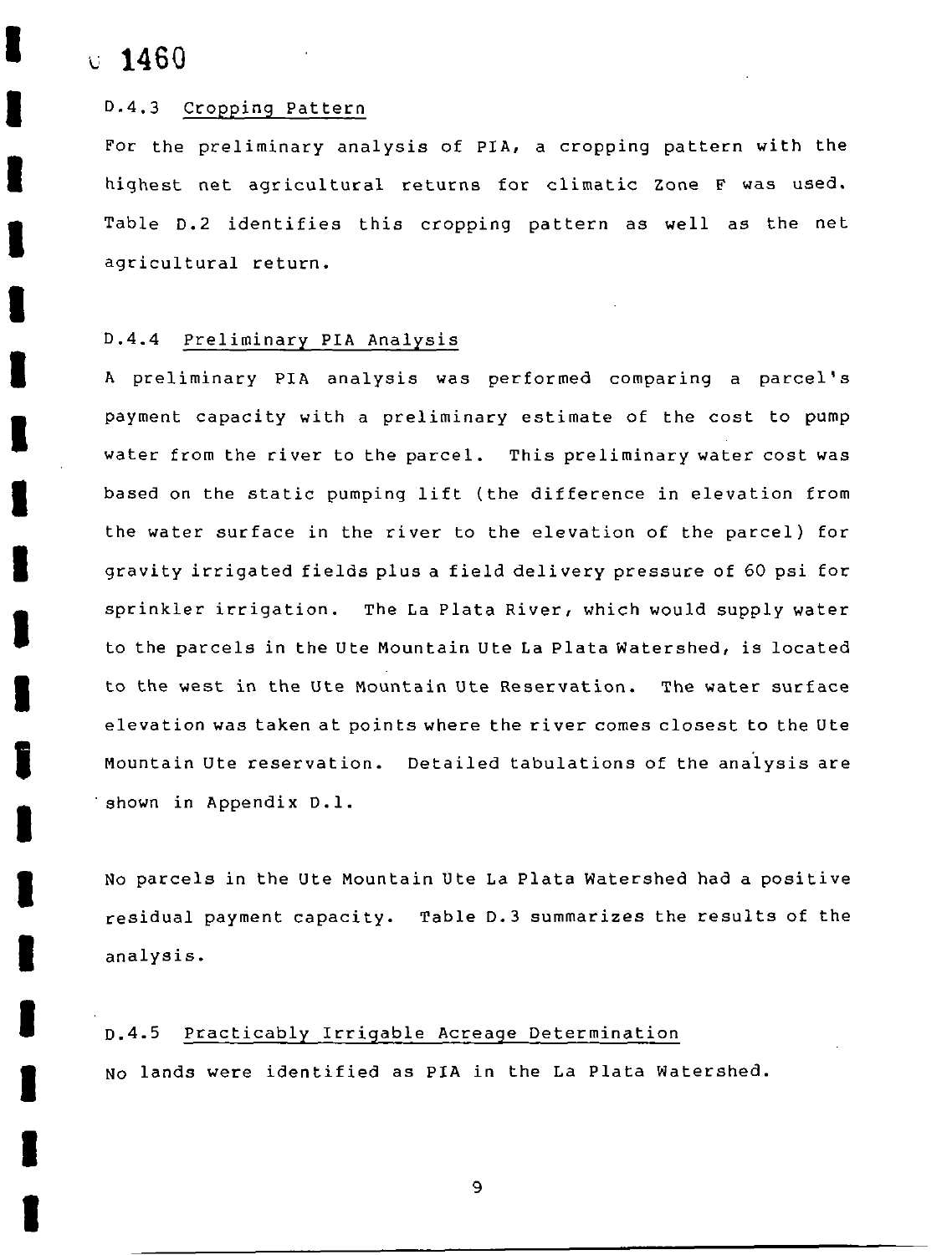$\mathbf{r}$ 

I

I

I

I

I

I

I

I

I

I

I

I

I

I

I

I

I

I

I

| Climatic<br>Zone | Elevation<br>Range, ft. | 1/<br>Crop Mix       | Maximum Net<br>Agricultural<br>Return 2/<br>$\sqrt{ac/yr}$ |
|------------------|-------------------------|----------------------|------------------------------------------------------------|
| $\overline{A}$   | $5,000$                 | Corn, Soybeans       | 375                                                        |
| $\mathbf{B}$     | $5,000 - 5,400$         | Corn, Soybeans       | 330                                                        |
| C                | $5,400 - 5,800$         | Corn, Soybeans       | 285                                                        |
| D                | $5,800 - 6,200$         | Alfalfa, Malt Barley | 270                                                        |
| E.               | $6,200 - 6,600$         | Alfalfa, Malt Barley | 240                                                        |
| F                | $6,600 - 7,000$         | Alfalfa, Malt Barley | 210                                                        |
| G                | $7,000 - 7,400$         | Alfalfa, Malt Barley | 185                                                        |
| H                | $7,400 - 7,800$         | Alfalfa, Malt Barley | 160                                                        |
| $\mathbf I$      | $7,800 - 8,200$         | Grass Hay, Pasture   | 85                                                         |
| J                | >8,200                  | Grass Hay, Pasture   | 70                                                         |

TABLE D.2 PRELIMINARY CROPPING PATTERN

1/ Cropping mix and maximum net agricultural return provided by Western Research Corporation, April 11, 1986

Maximum net agricultural returns do not include on-farm  $\frac{2}{ }$ irrigation costs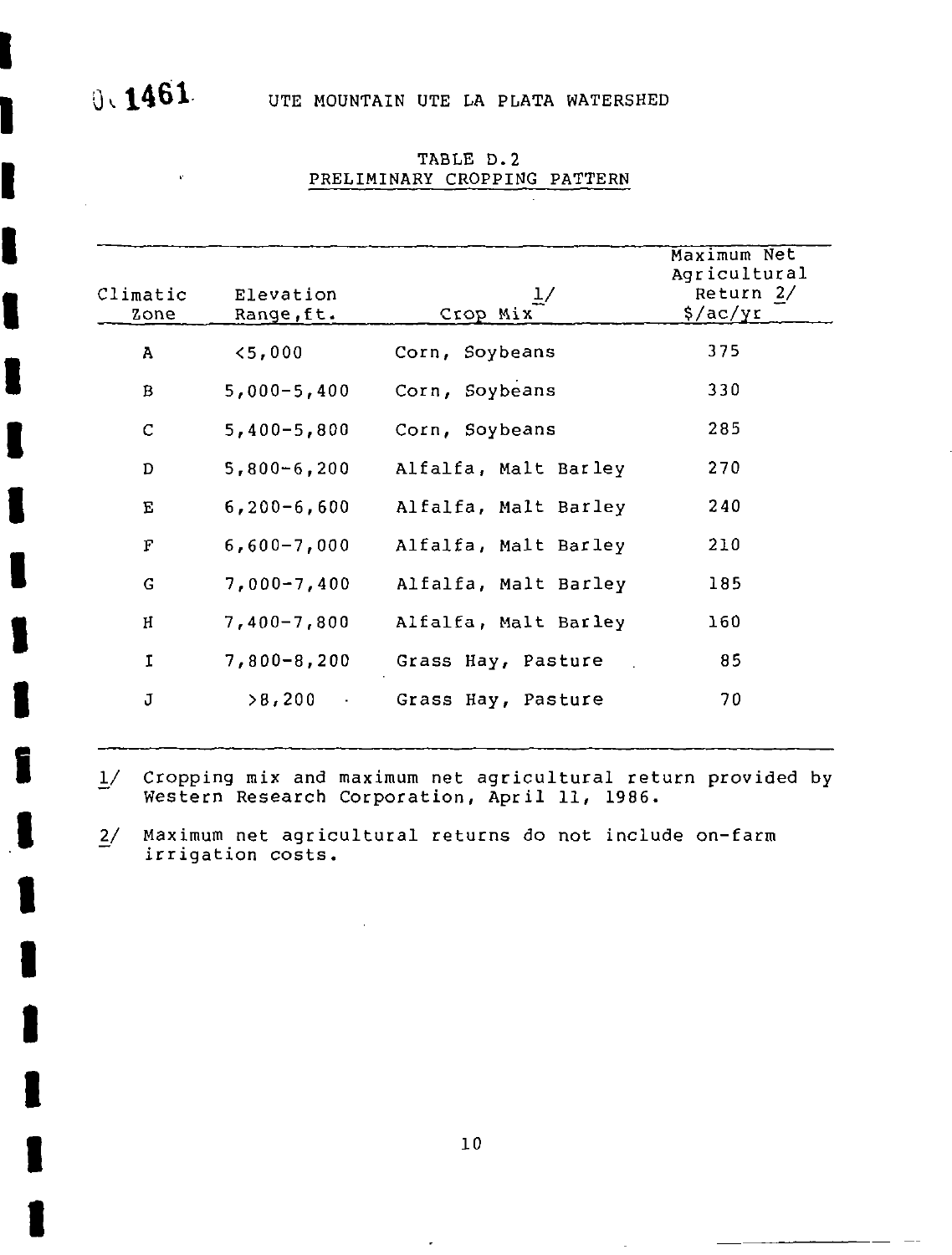# 1462 UTE MOUNTAIN UTE LA PLATA WATERSHED

l

 $\mathbf{i}$ 

I

I

I

I

I

I

I

I

I

I

I

I

I

|               |       |       | (Considering pumping only)                              |        |        |                                                              |
|---------------|-------|-------|---------------------------------------------------------|--------|--------|--------------------------------------------------------------|
| Parcel Gross  |       |       | Prelim. Residual Payment Capacity (\$/ac/yr)            |        |        |                                                              |
| No.           | Acres |       |                                                         |        |        | Hndmve.1/ Sdroll.2/ Grav.3/ Cntrpvt.4/ Cpvt/Hmv.5/           |
|               |       |       |                                                         |        |        |                                                              |
| ML201         | 52    | $-35$ | $-53$                                                   | -98    | $-165$ | $-157$                                                       |
| <b>ML202</b>  | 78    | $-35$ | $-53$                                                   | $-102$ | $-133$ | $-126$                                                       |
| ML203         | 31    | $-30$ | $-60$                                                   | $-84$  |        |                                                              |
| <b>ML204</b>  | 83    | $-43$ | $-61$                                                   | $-112$ | $-135$ | $-128$                                                       |
| <b>ML205</b>  | 26    | $-49$ | $-81$                                                   | $-101$ |        |                                                              |
| ML206a        | 123   | $-24$ | $-43$                                                   | $-89$  | $-58$  | $-63$                                                        |
| ML206b        | 787   | $-55$ | $-75$                                                   | $-123$ | $-72$  | $-80$                                                        |
| <b>ML206c</b> | 289   | $-44$ | $-64$                                                   | $-112$ | $-63$  | $-70$                                                        |
| ML207         | 23    | $-37$ | $-71$                                                   | $-86$  |        |                                                              |
| ML208a        | 248   | $-57$ | $-77$                                                   | $-125$ | $-74$  | $-82$                                                        |
| ML208b 2335   |       | $-88$ | $-108$                                                  | $-159$ | $-103$ | $-112$                                                       |
| ML209         | 24    | $-37$ | $-70$                                                   | $-86$  |        |                                                              |
| <b>ML210</b>  | 41    | $-32$ | $-51$                                                   | $-93$  |        |                                                              |
| <b>ML211</b>  | 144   | $-38$ | $-58$                                                   | $-105$ | $-62$  | $-69$                                                        |
|               |       |       |                                                         |        |        |                                                              |
| $\frac{1}{2}$ |       |       | Hndmve - Handmove sprinkler, on-farm irrigation system. |        |        |                                                              |
| $\frac{2}{ }$ |       |       | Sdroll - Sideroll sprinkler, on-farm irrigation system. |        |        |                                                              |
| $\frac{3}{2}$ |       |       | Grav - Gravity on-farm irrigation systems.              |        |        |                                                              |
| 4/            |       |       |                                                         |        |        | Cntrpvt - Center pivot sprinkler, on-farm irrigation system. |
| $\frac{5}{ }$ |       |       | with hand move in the corners.                          |        |        | Cpvt/hmv - Center pivot sprinkler, on-farm irrigation system |

÷

É,

TABLE D.3 SUMMARY OF PRELIMINARY RESIDUAL PAYMENT CAPACITY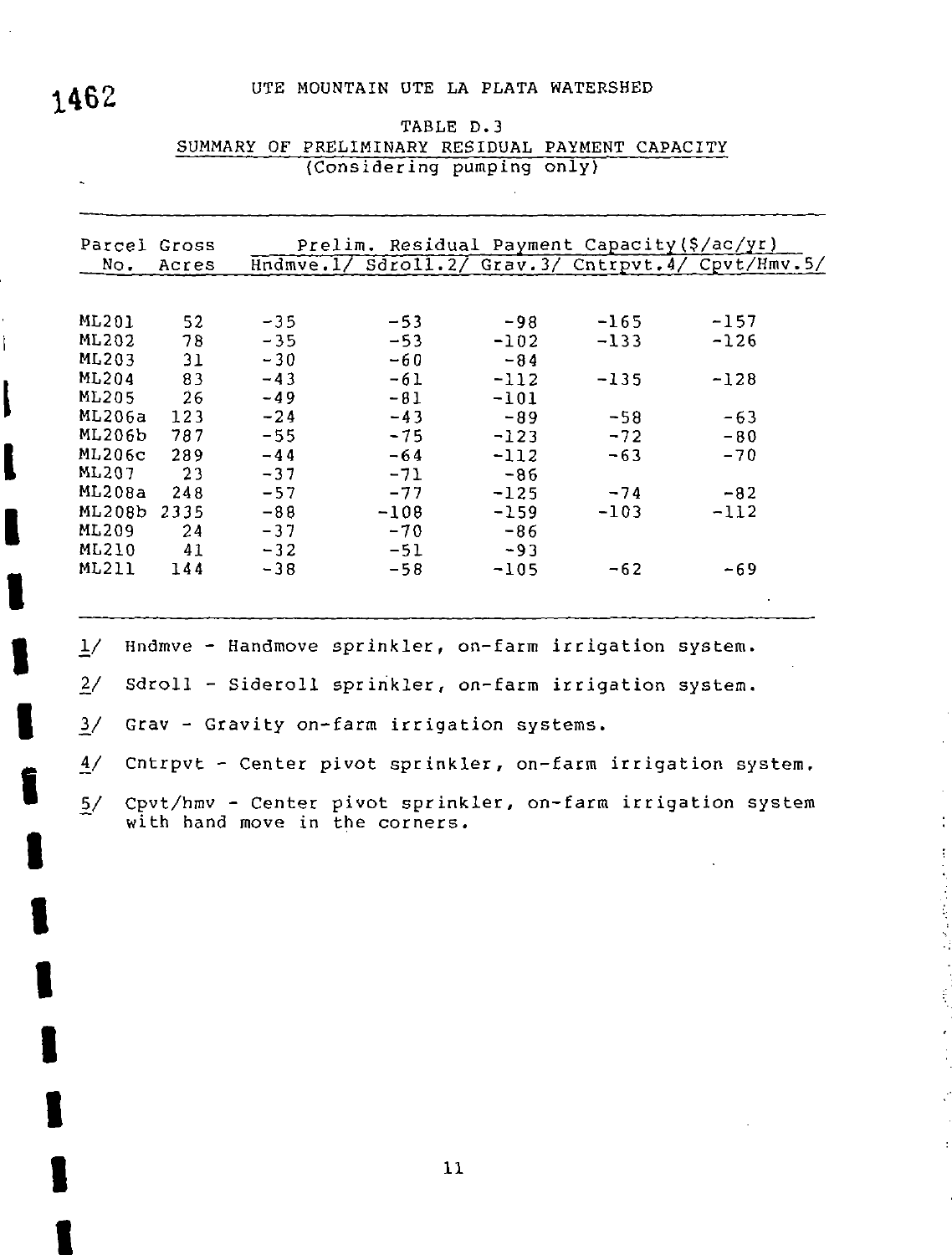$\overline{IMPUT}$   $F1 = A:MLAPLI$ 

↰

 $\cdot$ 

 $\mathcal{L}^{\pm}$ 

 $\bar{1}$ 

#### COLORADO UTE AGRICULTURAL ENGINEERING STUDY PRELIMINARY PIA ANALYSIS Hountain Ute La Plata Watershed

| $\bullet$      |             |               | <b><i>xxxxxACREACE ******</i></b> |                       |           |            |          |                         | PER ACRE      |                |                | **** UATER REQUIREMENTS **** ***** PRELIMINARY ANNUAL PAYMENT CAPACITY ****** |          | PER ACRE       |              |                                                    |                    |              |               | PRELIH OFF-FARM WATER COST | RESIDUAL                  | خسوا<br>ھر      |
|----------------|-------------|---------------|-----------------------------------|-----------------------|-----------|------------|----------|-------------------------|---------------|----------------|----------------|-------------------------------------------------------------------------------|----------|----------------|--------------|----------------------------------------------------|--------------------|--------------|---------------|----------------------------|---------------------------|-----------------|
| $\rightarrow$  |             | FIELD<br>51ZE | <b>REDUCTION</b>                  | <b>NET</b><br>ACREACE | ELEVATION |            | CLIMATIC | IRAIG.<br><b>SYSTEM</b> | NET FEET      | IRRIG.<br>EFF. | <b>APPLIED</b> | PRELIMINARY<br><b>WET AC. RETURN</b>                                          | CAPITAL  |                | <b>LAB02</b> | I I I ON-FARM IRRIG. COSTS I I E<br><b>PUMPING</b> | PRELIN.<br>PAYNENT | <b>HATER</b> | SQUACE STATIC | ANNUAL<br>POWER            | PAELIN.<br><b>PAYRENT</b> | ငှာ<br>$\infty$ |
|                | PARCEL I.D. | (ACRES)       | <b>FACTOR</b>                     |                       | HICH      | <b>LCU</b> | ZDAE     | TYPE.                   |               |                |                |                                                                               |          | MAINT.         |              |                                                    | CAPACITY           | ELEV.        | LIFT          | COST/ACRE                  | CAPACITY                  |                 |
| э              | M13-NL-201  | 52            | .99                               | $-1.1$                | 6960      | 1841       | F        | <b>HIDNOE</b>           | 1.36          | -7             | 2.22           | 1210                                                                          | $3 - 34$ | $\sqrt{2}$     | 5.26         | $\bullet$                                          | 143                | 62.40        | 720           | 1.179                      | $1 - 33$                  |                 |
| $\mathcal{L}$  | M13-NL-201  | 52.           | .99                               | 51.4                  | 5960      | 6840       | f.       | <b>SDRDLL</b>           | 1.56          | -7             | 2.22           | \$210                                                                         | 5.55     | - 14           | 12           | $\bullet$                                          | 125                | 6240         | 720           | 0.177                      | $1 - 5.3$                 |                 |
|                | M13-ML-201  | 52.           | .99                               | 51.4                  | 6960      | 6840       | F        | <b>CRAV</b>             | 1.56          | . 65           | 2.4            | 1210                                                                          | .112     | $\bullet$      | $\sqrt{27}$  | $\bullet$                                          | 5.63               | 6240         | 720           | 5 161                      | $1 - 70$                  |                 |
| 7              | M13-ML-201  | 52            | .83                               | 43.3                  | 6960      | 6940       | F        | <b>CNTRPUT</b>          | 1.36          | - 75           | 2.08           | \$210                                                                         | 1 127    | 1.51           | - 14         | 123                                                | 11                 | 6240         | 720           | 147<br>$\cdots$            | $1 - 165$                 |                 |
| $\bullet$      | H13-HL-201  | 52            | . 98                              | 31.1                  | 6960      | 6840       | F        | CPUT/HMV 1.56           |               | -74            | 2.1            | \$210                                                                         | 117      | 1.45           | 110          | -1-23                                              | 511                | 6240         | 720           | - 1167                     | $3 - 157$                 |                 |
|                | M13-AL-202  | 78            | .99                               | 77 Z                  | 6960      | 6840       | F.       | HMDNAE                  | 1 56          | $\cdot$        | 2.22           | \$210                                                                         | 131      | $\sqrt{4}$     | - 124        | - 10                                               | 113                | 6240         | 720           | 1177                       | $1 - 35$                  |                 |
| $\cdot$        | N13-KL-202  | 78            | .99                               | 77.2                  | 6960      | 6840       | ÷.       | SOODLL                  | 1 36          | $\cdot$        | 2.22           | 1210                                                                          | 4.55     | 116            | 12           | - 51 0                                             | . 1 125            | 6240         | 720           | \$ 179                     | $1 - 53$                  |                 |
| $\mathbf{D}$   | N13-NL-202  | 78            | .99                               | 77. Z                 | 6960      | 6840       | F        | <b>ERAU</b>             | 1 56          | .65            | 2.4            | \$210                                                                         | 116      | $\bullet$ 7    | - 127        | $\sqrt{2}$                                         | \$ 59              | 6240         | 720           | 1.61                       | $1 - 102$                 |                 |
| $\cdot$        | M13-ML-202  | 78            | .83                               | 44 P                  | 4960      | 6840       | F        | <b>CHTRPUT</b>          | 1 56          | -75            | 2.08           | \$210                                                                         | 1108     | 143            | - 15         | \$20                                               | \$ 33.             | 6240         | 720           | \$167                      | $1 - 133$                 |                 |
|                | K13-KL-202  | 78            | . 99                              | 76.6                  | 4960      | 5840       | F        | <b>CPUT/HNV</b>         | 1.56          | .74            | 2.1            | 1 210                                                                         | 1100     | 37             | $\bullet$    | 1,20                                               | \$43               | 4240         | 720           | \$169                      | $1 - 126$                 |                 |
| $\cdot$        |             |               |                                   |                       |           |            |          |                         |               |                |                |                                                                               |          |                |              |                                                    |                    |              |               |                            |                           |                 |
|                | M13-ML-203  | 31            | 1                                 | 31                    | 6920      | 6800       | F        | HIQINVE                 | 1 56          | $\cdot$        | 2.22           | 1210                                                                          | 8.36     | $\bullet$      | \$28         | $\bullet$                                          | \$140              | 6240         | 680           | 1.70                       | $3 - 30$                  |                 |
| د              | A13-ML-203  | 31            | 1                                 | 31                    | 4920      | 4800       | F        | <b>SOROLL</b>           | 1 56          | $\cdot$        | 2.22           | 6210                                                                          | 141      | 917            | <b>1</b> 19  | $\cdots$                                           | 110                | 6240         | 680           | 8.170                      | $1 - 60$                  |                 |
| Ć              | H13-HL-203  | 31            | $\mathbf{1}$                      | 31                    | 6920      | 6800       | F        | <b>CRAY</b>             | 1.56          | .65            | -2.4           | \$210                                                                         | 1 108    | - 15           | - 127        | $\sqrt{2}$                                         | 1.48               | 6240         | 680           | \$152                      | $5 - 0.4$                 |                 |
| ٠,             | M13-ML-204  | 63            | . 99                              | 82.1                  | 7000      | 6790       | F        | <b>HNDMAE</b>           | 1.56          | $\cdot$ .7     | 2.22           | \$210                                                                         | 134      | 14             | \$24         | $\bullet$                                          | 143                | 6240         | 760           | 1.107                      | $1 - 4.3$                 |                 |
|                | A13-AL-204  | B             | .99                               | 82.1                  | 7000      | 6790       | F.       | 50RDLL                  | 1.56          | $\cdot$        | 2.22           | 1210                                                                          | 5.55     | \$16           | - 12         | $\bullet$                                          | 123                | 6240         | 760           | 1 187                      | $1 - 61$                  |                 |
| €              | M13-ML-204  | 83            | .99                               | 82.1                  | 7000      | 6790       | F        | <b>CRAV</b>             | 1.36          | . 65           | 2.4            | 1210                                                                          | 116      | 57             | \$27         | $\sqrt{2}$                                         | 5.58               | 6240         | 760           | \$170                      | $1 - 112$                 |                 |
|                | H13-HL-204  | 83            | . 63                              | 49.1                  | 7000      | 6790       | Æ        | <b>CHTRPVT</b>          | 1.56          | . 75           | 2.00           | 1210                                                                          | \$104    | $1 - 41$       | -14          | 119                                                | 1 39               | $6 - 40$     | 760           | 17.                        | $1 - 135$                 |                 |
| لي             | H13-H1-204  | 83            | . 99                              | 81.5                  | 7806      | - 190      | -F       |                         | CPV17HHV 1.56 | ,74            | -2.1           | \$210                                                                         | 1.97     | 136            | - 11         | 119                                                | $1 - 48$           | 6240         | 760.          | \$176                      | $1 - 128$                 |                 |
| J              |             |               |                                   |                       |           |            |          |                         |               |                |                |                                                                               |          |                |              | . .                                                | 113B               | 6240         | 760           | \$187                      | $1 - 47$                  |                 |
|                | M13-NL-205  | 26            | 1                                 | 24                    | 7000      | 6880       | Ŧ        | HNDHVE                  | 1.56          | $\cdot$        | 2.22           | 1210                                                                          | \$38     | <b>15</b>      | - 1 20       |                                                    |                    |              |               |                            |                           |                 |
| - 1            | H13-HL-205  | 26            | $\mathbf{1}$                      | 26                    | 7000      | 4880       | -F       | <b>SDROLL</b>           | 1.54          | .1             | 2.22           | 1210                                                                          | 141      | $\blacksquare$ | \$19         | $\bullet$                                          | \$106              | 6240         | 760           | 1 187                      | $1 - 81$                  |                 |
| $\overline{ }$ | K13-ML-205  | 24            | 1                                 | 26                    | 7000      | 6880       | F        | ERAU                    | 1 56          | -65            | 2.4            | 3210                                                                          | 116      | $\mathbf{1}$   | \$ 27        | $\bullet$                                          | 147                | 6240         | 760           | \$170                      | $1 - 101$                 |                 |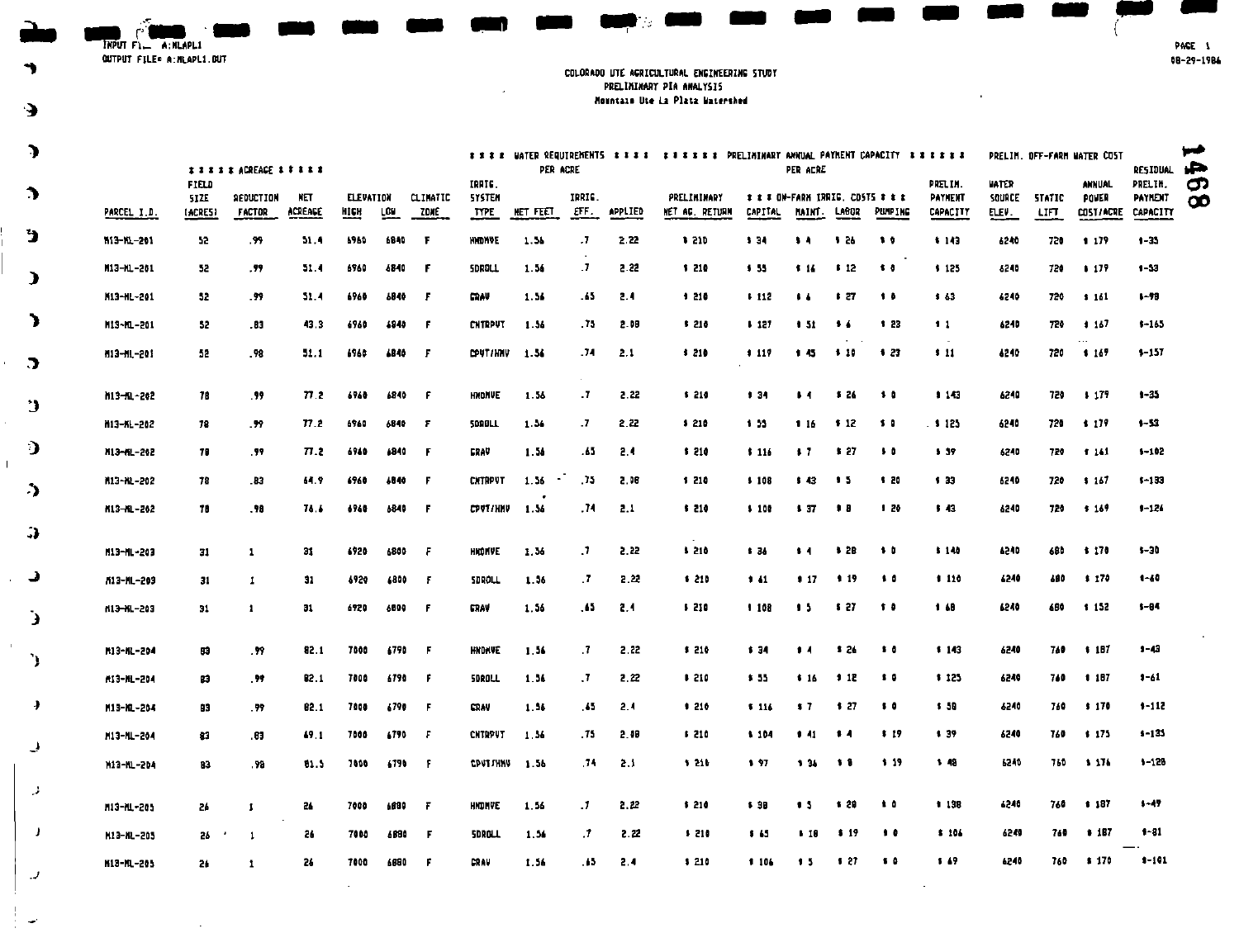INPUT FILE WINLAPLI OUTPUT FILE= A: MLAPL1.OUT

 $\mathcal{L}$ 

 $\bullet$ 

 $\bullet$ 

 $\bullet$ 

 $\ddot{\phantom{1}}$ 

 $\bullet$ 

 $\lambda$ 

 $\rightarrow$ 

 $\cdot$ 

 $\lambda$ 

 $\mathbf{r}$ 

 $\Delta$ 

 $\bullet$ 

 $\|\cdot\|$ 

 $\overline{1}$ 

#### COLORADO UTE ACRICULTURAL ENGINEERING STUDY PRELIMINARY PIA ANALYSIS Monntain Ute La Plata Matershed

|                    | <b>FRIII ACREAGE FRIIE</b>             |                                   |               |                          |       |                                | PER ACRE                               |          |               | XXXX WATER REGUIRENENTS KXXX XXXXXX PRELIMIMARY AMMUAL PATMENT CAPACITY XXXXX<br>PER ACRE |                                      |                                                    |                 |             |                | PRELIM. OFF-FARM WATER COST           |                          |                       | <b><i>RESIDUAL</i></b>                     | ⊷                              |               |
|--------------------|----------------------------------------|-----------------------------------|---------------|--------------------------|-------|--------------------------------|----------------------------------------|----------|---------------|-------------------------------------------------------------------------------------------|--------------------------------------|----------------------------------------------------|-----------------|-------------|----------------|---------------------------------------|--------------------------|-----------------------|--------------------------------------------|--------------------------------|---------------|
| PARCEL I D.        | <b>FIELD</b><br><b>SIZE</b><br>(ACRES) | <b>REDUCTION</b><br><b>FACTOR</b> | NП<br>ACREACE | <b>ELEVATION</b><br>HICH | LDV.  | <b>CLIMATIC</b><br><b>20NE</b> | TPHIC.<br><b>SYSTEM</b><br><b>TYPE</b> | NET FEET | IANIC.<br>EFF | <b>APPLIED</b>                                                                            | <b>PRELIMINARY</b><br>NET AG. RETURN | # # # ON-FARM IRRIC, COSTS # # #<br><b>CAPITAL</b> |                 | MAINT LABOR | <b>PUMPING</b> | PRELIN.<br><b>PAYNENT</b><br>CAPACITY | VATER<br>SOURCE<br>ELEV. | <b>STATIC</b><br>LIFT | <b>ANNUAL</b><br>POVER<br><b>COST/ACRE</b> | PRELIN.<br>PAYNENT<br>CAPACITY | عر<br>G<br>cc |
| M13-ML-206a        | 123                                    | -99                               | 121 7         | 6900                     | 6800  | -F                             | <b>HNDNVE</b>                          | 1.56     | $\cdot$       | 2, 22                                                                                     | 1 210                                | 1.37                                               | $\sqrt{4}$      | 126         | $\cdots$       | 1.11                                  | 6240                     | 660                   | \$166                                      | $1 - 24$                       |               |
| K13-KL-206a        | 123                                    | .99                               | 121.7         | 4900                     | 6800  | F                              | 500011                                 | 1.56     | $\cdot$ .7    | 2.22                                                                                      | 1.210                                | 1 50                                               | 1.16            | \$12        | $\bullet$      | \$122                                 | 4240                     | 440                   | 1166                                       | $1 - 43$                       |               |
| M13-ML-206a        | 123                                    | . 99                              | 121 7         | 6900                     | 6800  | -F                             | CRAU                                   | 1.56     | -65           | 2.4                                                                                       | 1210                                 | 117                                                | 16              | 127         | $\bullet$      | 15B                                   | 6240                     | 660                   | \$149                                      | $1 - B$                        |               |
| M13-ML-206a        | 123                                    | . B3                              | 102.4         | 6900                     | 4300  | - F                            | <b>CNTRPUT</b>                         | 1.56     | -75           | 2.08                                                                                      | \$210                                | 174                                                | \$28            | - 12        | 17             | 1.96                                  | 6240                     | 640                   | 5155                                       | $1 - 50$                       |               |
| M13-ML-206a        | 123                                    | .98                               | 120.9         | 6700                     | 4800  | F                              | CPVT/HNV 1.56                          |          | .74           | 2.1                                                                                       | \$210                                | <b>B</b> 69                                        | \$25.           | . .         | 14             | 1.93                                  | 6240                     | 660                   | \$157                                      | $1 - 63$                       |               |
|                    |                                        |                                   |               |                          |       |                                |                                        |          |               |                                                                                           |                                      |                                                    |                 |             |                |                                       |                          |                       |                                            |                                |               |
| М13-IL-206b        | 767                                    | -97                               | 763.3         | 7050                     | 6840  | F                              | <b>HNDNAE</b>                          | 1.56     | $\cdot$ 7     | 2.22                                                                                      | 5.210                                | 135                                                | 14              | 126         | $\cdots$       | 112                                   | 6240                     | 810                   | \$197                                      | $1 - 5 -$                      |               |
| M13-ML-2046        | 787                                    | . 97                              | 743.3         | 7050                     | 6340  | -F.                            | <b>SDROLL</b>                          | 1.56     | -7            | 2.22.                                                                                     | \$210                                | 1 58                                               | 114             | 112         | $\cdots$       | 1 122                                 | 6240                     | 810                   | \$197                                      | $1 - 75$                       |               |
| M13-ML-206b        | 797                                    | .77                               | 763.3         | 7050                     | 6040  | F.                             | <b>GRAV</b>                            | 1.56     | -65           | 2.4                                                                                       | \$210                                | 1 113                                              | 16              | 127         | $\bullet$      | 5.58                                  | 5540                     | 810                   | 11B2                                       | $1 - 123$                      |               |
| M13-ML-206b        | 787                                    | .83                               | 655.5         | 7050                     | 6840  | -F                             | <b>CATAPUT</b>                         | 1.56     | .75           | 2.08                                                                                      | \$210                                | 1.43                                               | 3.24            | 12          | 58             | 111                                   | 4240                     | 810                   | 1104                                       | $1 - 72$                       |               |
| M13-NL-206b        | 787                                    | .98                               | 772.4         | 7050                     | 4940  | -F                             | CPVT I HMV                             | - 1.56   | -74           | 2.1                                                                                       | \$210                                | 1.37                                               | 121             | $\cdots$    | 17             | 111.                                  | 4540                     | 810                   | \$106                                      | $1 - B0$                       |               |
| M13-KL-206c        | 289                                    | .98                               | 283.2         | 7000                     | 6840  | -F                             | <b>HNDHVE</b>                          | 1.56     | ٠T            | 2.22                                                                                      | \$210                                | 135                                                | 14              | 126         | $\bullet$      | \$142                                 | 6240                     | 760                   | \$187                                      | $1 - 44$                       |               |
| M13-ML-206c        | 289                                    | - 98                              | 283.2         | 7000                     | 6840  | F                              | SDROLL.                                | 1.56     | $\cdot$       | 2.22                                                                                      | \$210                                | 1.58                                               | 116             | 112         | $\bullet$      | 1122                                  | 6240                     | 760                   | 1107                                       | $1 - 64$                       |               |
| M13-ML-206c        | 289                                    | - 98                              | 283.2         | 7000                     | 6540  | -F                             | CRAV                                   | 1.56     | -65           | 2.4                                                                                       | \$210                                | \$118                                              | 14              | 127         | $\bullet$      | 1.58                                  | 6240                     | 760                   | \$170                                      | $1 - 112$                      |               |
| M13-ML-206c        | 289                                    | 83                                | 240 T         | 7000                     | 6840  | F                              | <b>CATRPUT</b>                         | 1.56     | -75           | 2.08                                                                                      | \$210                                | \$ 63                                              | - 124           | - 12        | 58             | 111                                   | 4240                     | 740                   | \$175                                      | $+13$                          |               |
| M13-ML-206c        | 299                                    | -98                               | 283.6         | 7000                     | 6840  | - F                            | CPUT/HNV 1.54                          |          | -74           | 2.1                                                                                       | \$210                                | 1 58                                               | 121             | $\bullet$   | 517            | 1 104                                 | 6240                     | 760                   | \$174                                      | $1 - 70$                       |               |
|                    |                                        |                                   |               |                          |       |                                |                                        |          |               |                                                                                           |                                      |                                                    |                 |             |                |                                       |                          |                       |                                            |                                |               |
| M13-ML-207         | 23                                     | $\mathbf{1}$                      | 23            | 6820                     | 6760  | - F                            | HNDNAE                                 | 1.56     | .7            | 2.22                                                                                      | 1 210                                | 137                                                | 1.5             | 1,20        | $\bullet$      | 4.137                                 | 4120                     | 700                   | 9175                                       | $1 - 37$                       |               |
| M13-ML-207         | 23                                     | $\mathbf{I}$                      | 23            | 6820                     | 6760  | F                              | <b>SDROLL</b>                          | 1.54     | $\cdot$ 7     | 2.22                                                                                      | \$210                                | $5-67$                                             | \$19            | \$19        | $\bullet$      | 1 10 3                                | 4120                     | 700                   | \$175                                      | $1 - 71$                       |               |
| M13-ML-207         | 23                                     | $\mathbf{1}$                      | 23            | 6820                     | 6760  | - F                            | CRAV                                   | 1.56     | -65           | 2.4                                                                                       | \$210                                | \$105                                              | $5-5$           | 127         | $\cdots$       | 170                                   | 6120                     | 700                   | 1 157                                      | $1 - 84$                       |               |
|                    |                                        |                                   |               |                          |       |                                |                                        |          |               |                                                                                           |                                      |                                                    |                 |             |                |                                       |                          |                       |                                            |                                |               |
| <b>M13-ML-2004</b> | 248                                    | . 98                              | 243           | 6940                     | 6840  | - F                            | <b>HNDAVE</b>                          | 1.54     | . 7           | 2.22                                                                                      | \$210                                | 135                                                | $5-4$           | 120         | $\cdots$       | 1 142                                 | 6120                     | 820                   | <b>1 500</b>                               | $1 - 57$                       |               |
| M13-NL-208a        | 248                                    | . 98                              | 243           | 6940                     | 6640  | F                              | SDROLL                                 | 1.54     | .7            | 2.22                                                                                      | 1210                                 | 1.30                                               | \$14            | 112         | $\bullet$      | 1122                                  | 6120                     | 820                   | \$200                                      | $1 - 77$                       |               |
| M13-ML-208a        | 248                                    | . 98                              | 243           | 6940                     | 6840  | -F                             | CRAV                                   | 1.56     | . 65          | 24                                                                                        | 8210                                 | \$118                                              | 16              | 127         | $\bullet$      | 1 58                                  | 6120                     | 820                   | 1184                                       | $1 - 125$                      |               |
| H13-HL-208a        | 248                                    | . 63                              | 206.5         | 4940                     | 6840  | -F                             | <b>CATRPUT</b>                         | 1.56     | - 75          | 2.08                                                                                      | 1210                                 | 1.63                                               | 124             | - 12        | 3 B            | \$111                                 | 4120                     | B20                   | \$184                                      | $1 - 74$                       |               |
| H13-10-20Rs        | 242                                    | on.                               | 242.7         | 4940                     | 48.80 | - F                            | COUT/HNU 1.54                          |          | 74.           | 21                                                                                        | \$210.                               | 4.58.                                              | $-4$ , $-2$ $+$ | $-1$        | $-17$          | 1.101                                 | 14.55                    |                       | $\sim$ $\sim$ $\sim$                       | $\sim$ $\sim$                  |               |

PACE 2 08-29-1986

Ŧ